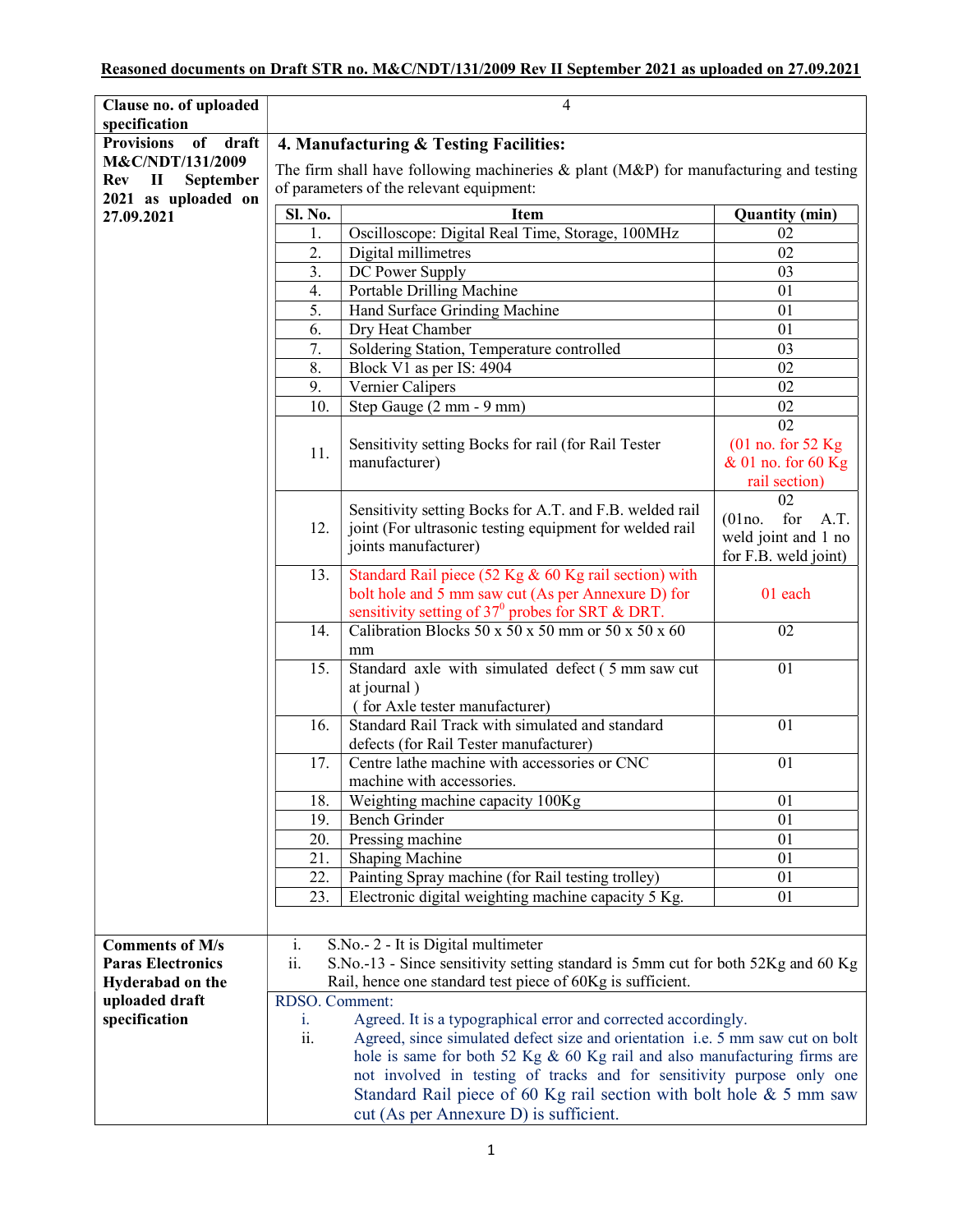| <b>Modified</b>                      |                                                                                          | draft 4. Manufacturing & Testing Facilities:                                      |                       |
|--------------------------------------|------------------------------------------------------------------------------------------|-----------------------------------------------------------------------------------|-----------------------|
| technical specification              | The firm shall have following machineries $\&$ plant (M&P) for manufacturing and testing |                                                                                   |                       |
| uploaded<br><b>as</b><br>on          | of parameters of the relevant equipment:                                                 |                                                                                   |                       |
| 27.09.2021<br>after<br>incorporating | Sl. No.                                                                                  | <b>Item</b>                                                                       | <b>Quantity (min)</b> |
| accepted comments.                   | 1.                                                                                       | Oscilloscope: Digital Real Time, Storage, 100MHz                                  | 02                    |
|                                      | 2.                                                                                       | Digital-millimetres-multimeter                                                    | 02                    |
|                                      | 3.                                                                                       | DC Power Supply                                                                   | 03                    |
|                                      | 4.                                                                                       | Portable Drilling Machine                                                         | 01                    |
|                                      | 5.                                                                                       | Hand Surface Grinding Machine                                                     | 01                    |
|                                      | 6.                                                                                       | Dry Heat Chamber                                                                  | 01                    |
|                                      | 7.                                                                                       | Soldering Station, Temperature controlled                                         | 03                    |
|                                      | 8.                                                                                       | Block V1 as per IS: 4904                                                          | 02                    |
|                                      | 9.                                                                                       | Vernier Calipers                                                                  | 02                    |
|                                      | 10.                                                                                      | Step Gauge (2 mm - 9 mm)                                                          | 02                    |
|                                      |                                                                                          |                                                                                   | 02                    |
|                                      |                                                                                          | Sensitivity setting Bocks for rail (for Rail Tester                               | $(01$ no. for 52 Kg   |
|                                      | 11.                                                                                      | manufacturer)                                                                     | & 01 no. for 60 Kg    |
|                                      |                                                                                          |                                                                                   | rail section)         |
|                                      |                                                                                          |                                                                                   | 02                    |
|                                      |                                                                                          | Sensitivity setting Bocks for A.T. and F.B. welded rail                           | $(01no.$ for A.T.     |
|                                      | 12.                                                                                      | joint (For ultrasonic testing equipment for welded rail                           | weld joint and 1      |
|                                      |                                                                                          | joints manufacturer)                                                              | no for F.B. weld      |
|                                      |                                                                                          |                                                                                   | joint)                |
|                                      | 13.                                                                                      | Standard Rail piece $(52 \text{ kg} \& 60 \text{ Kg}$ rail section) with          |                       |
|                                      |                                                                                          | bolt hole and 5 mm saw cut (As per Annexure D) for                                | $01$ each             |
|                                      |                                                                                          | sensitivity setting of $37^0$ probes for SRT & DRT. (for                          |                       |
|                                      |                                                                                          | Rail Tester manufacturer)                                                         |                       |
|                                      | 14.                                                                                      | Calibration Blocks 50 x 50 x 50 mm or 50 x 50 x 60                                | 02                    |
|                                      |                                                                                          | mm                                                                                |                       |
|                                      | 15.                                                                                      | Standard axle with simulated defect (5 mm saw cut                                 | 01                    |
|                                      |                                                                                          | at journal)                                                                       |                       |
|                                      |                                                                                          | (for Axle tester manufacturer)<br>Standard Rail Track with simulated and standard |                       |
|                                      | 16.                                                                                      | defects (for Rail Tester manufacturer)                                            | 01                    |
|                                      | 17.                                                                                      | Centre lathe machine with accessories or CNC machine                              | 01                    |
|                                      |                                                                                          | with accessories.                                                                 |                       |
|                                      | 18.                                                                                      | Weighting machine capacity 100Kg                                                  | 01                    |
|                                      | 19.                                                                                      | <b>Bench Grinder</b>                                                              | 01                    |
|                                      | 20.                                                                                      | Pressing machine                                                                  | 01                    |
|                                      | 21.                                                                                      | <b>Shaping Machine</b>                                                            | 01                    |
|                                      | 22.                                                                                      | Painting Spray machine (for Rail testing trolley)                                 | 01                    |
|                                      | 23.                                                                                      | Electronic digital weighting machine capacity 5 Kg.                               | 01                    |
|                                      |                                                                                          |                                                                                   |                       |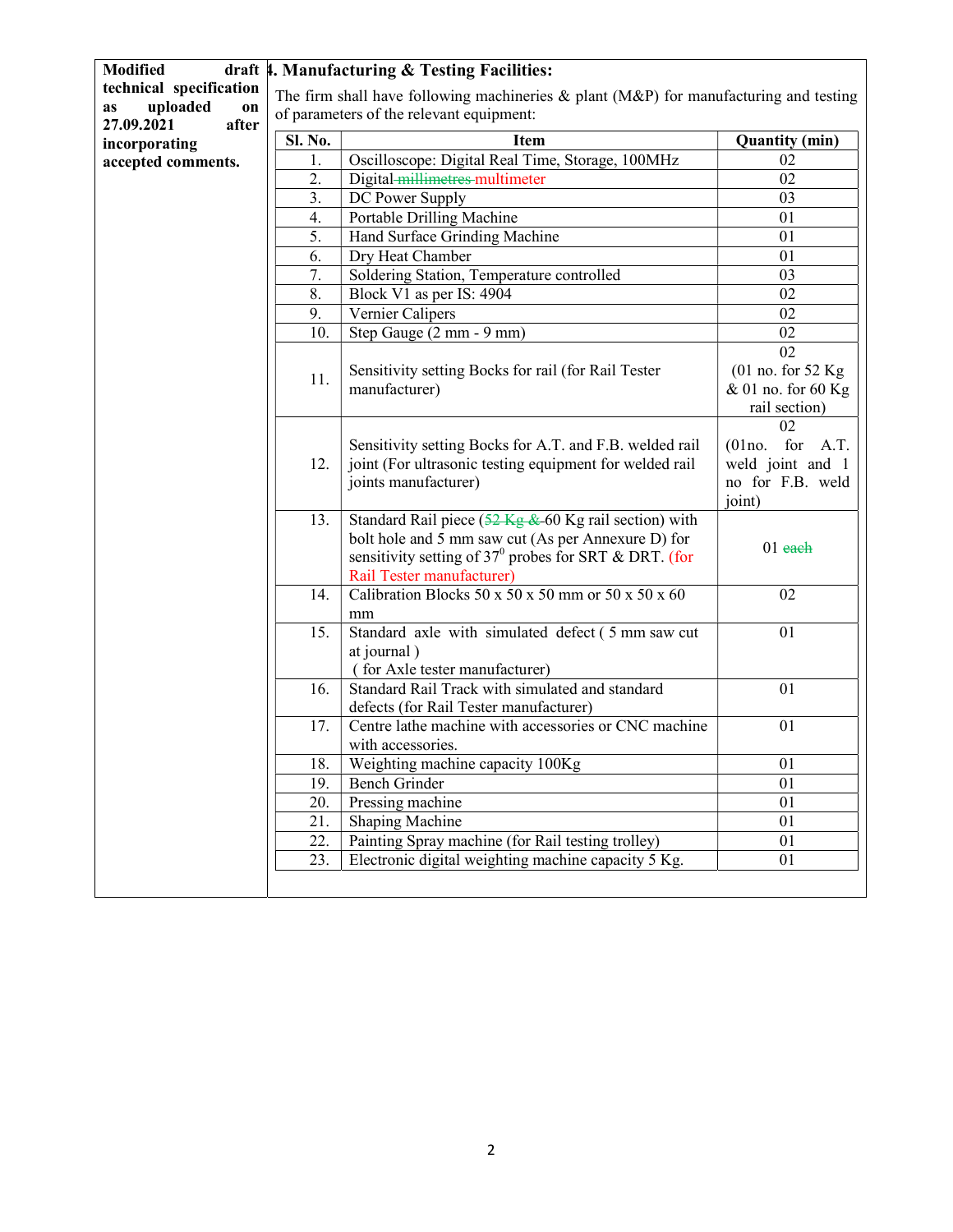**Other changes**